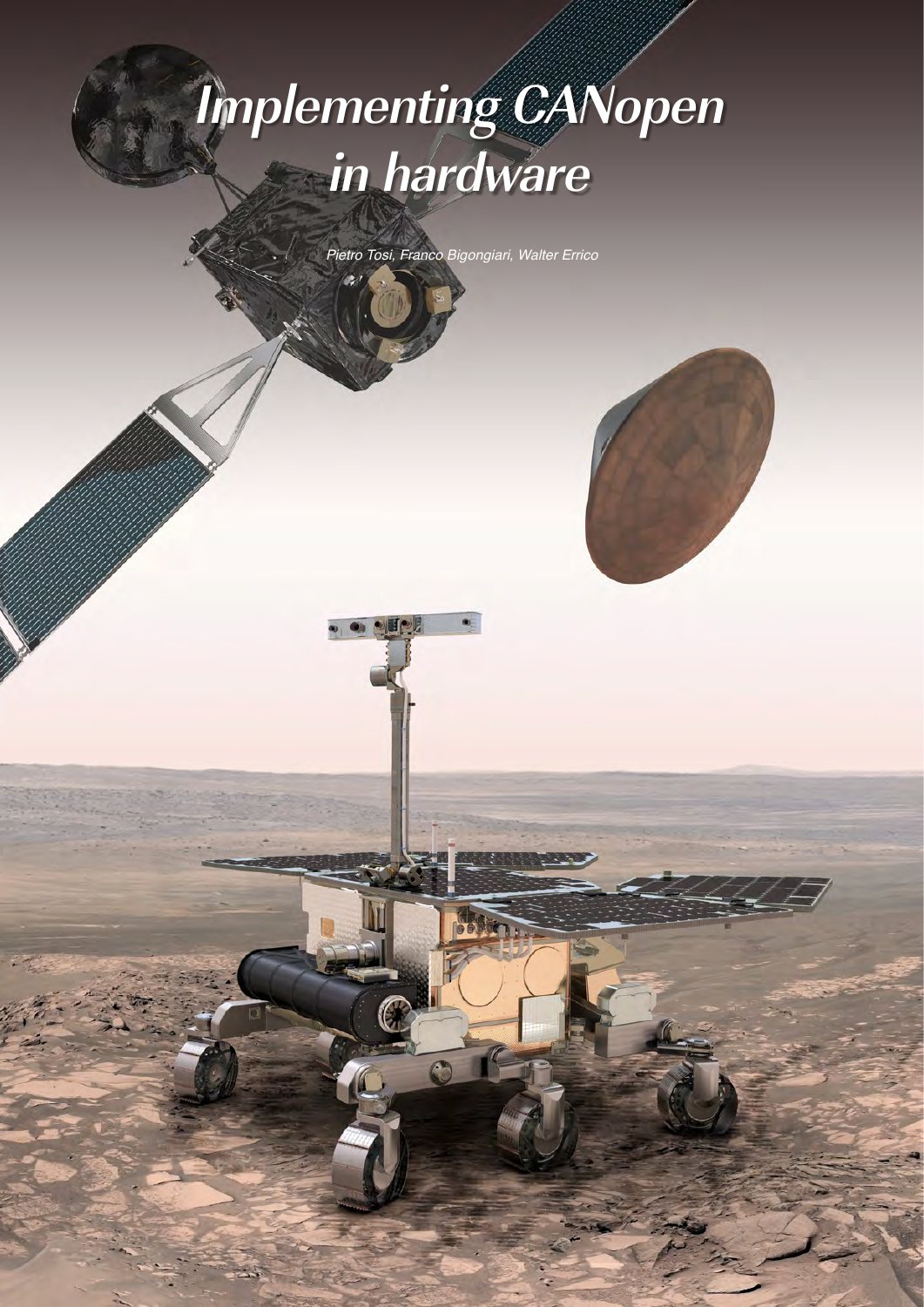The CCIPC is a hardware<br>solution for CANopen<br>implementation in charge implementation in charge of managing CAN physical, data link and application layers simultaneously. It is capable of managing the main CANopen protocol aspects (NMT, PDOs, SDO, etc.) with additional features as bus redundancy and error correction and detection (EDAC) algorithms for high-reliable communication. The CCIPC has been designed with a lot of configurable and customizable parameters and it can be implemented both in ASIC and FPGA technologies.

#### **Architecture of the CANopen core**

Within a CAN network, the CCIPC takes the role of a CANopen slave node. CCIPC implements the following CANopen services:

- ◆ PDO handler (synchronous and asynchronous RPDO and TPDO)
- ◆ SDO handler (expedited, segmented and block)
- ◆ Network Management
- ◆ Synch consumer
- ◆ Heartbeat consumer and producer

The CCIPC also supports a specific service, called Redundancy Manager, in charge of executing redundancy algorithm and managing CAN network multiplexing.

Figure 1 presents the CANopen Controller IP core architecture. The CAN



*Figure 2: CANopen slave node*

controller module is the manager of the CAN interface and it's able to transmit, receive and filter CAN messages.

The Bus manager module is part of the Network Manager block; it is represented as a separate block in order to explicitly show the CCIPC capability to implement the Bus Redundancy management protocol. The two CAN queue blocks (MsgIn and MsgOut Queue) are used to temporaryly store messages received and messages to be transmitted, using a FIFO mechanism. The Network Manager is the module that controls and coordinates all system functionalities. It performs the Network Management and the Heartbeat Error control services. The event handler module is in charge of enabling the different CANopen functionalities (SDO, RPDO and TPDO)

according to the state of its input trigger signals. The OD (object dictionary) handler is the module that has direct access to the CANopen Object Dictionary area in order to implement the different CANopen communication services (PDO and SDO protocols).

The Object Dictionary area has been split in two main subsets:

- ◆ Internal area (communication parameter), which stores the PDO communication parameters area;
- ◆ External area (mapping parameter & application objects), which includes the PDO mapping parameters area and the manufacturer-specific profile area (2000 $h$  to 5FFFh).

The Index pointer RAM internal memory block contains the tables of pointer, keeping the cross references between the  $\triangleright$ 



*Figure 1: Architecture of the CCIPC*

CAN **Newsletter 3/2013 13**

**Authors**



*Pietro Tosi*



*Franco Bigongiari*



*Walter Errico*

*Sitael SpA* S. P. 231 km 1+300 *IT-70026 Modugno (BA)* Tel.: +39-050-9912116 Fax: +39-050-9910249 *info@sitael.com*

**Link**



#### **Introduction**

*It has been a long time since the CAN network was adopted as one of the possible spacecraft onboard networks for control and remote sensing data communication. To promote the use of CAN and to be more similar to structured data networks like*  MIL-STD-1553B, in the *framework of ESA ExoMars program (launches*  scheduled for January *2016 and May 2018) and under a contract with Turin premises of Thales Alenia Space Italia has developed a CANopen Controller IP Core (CCIPC).*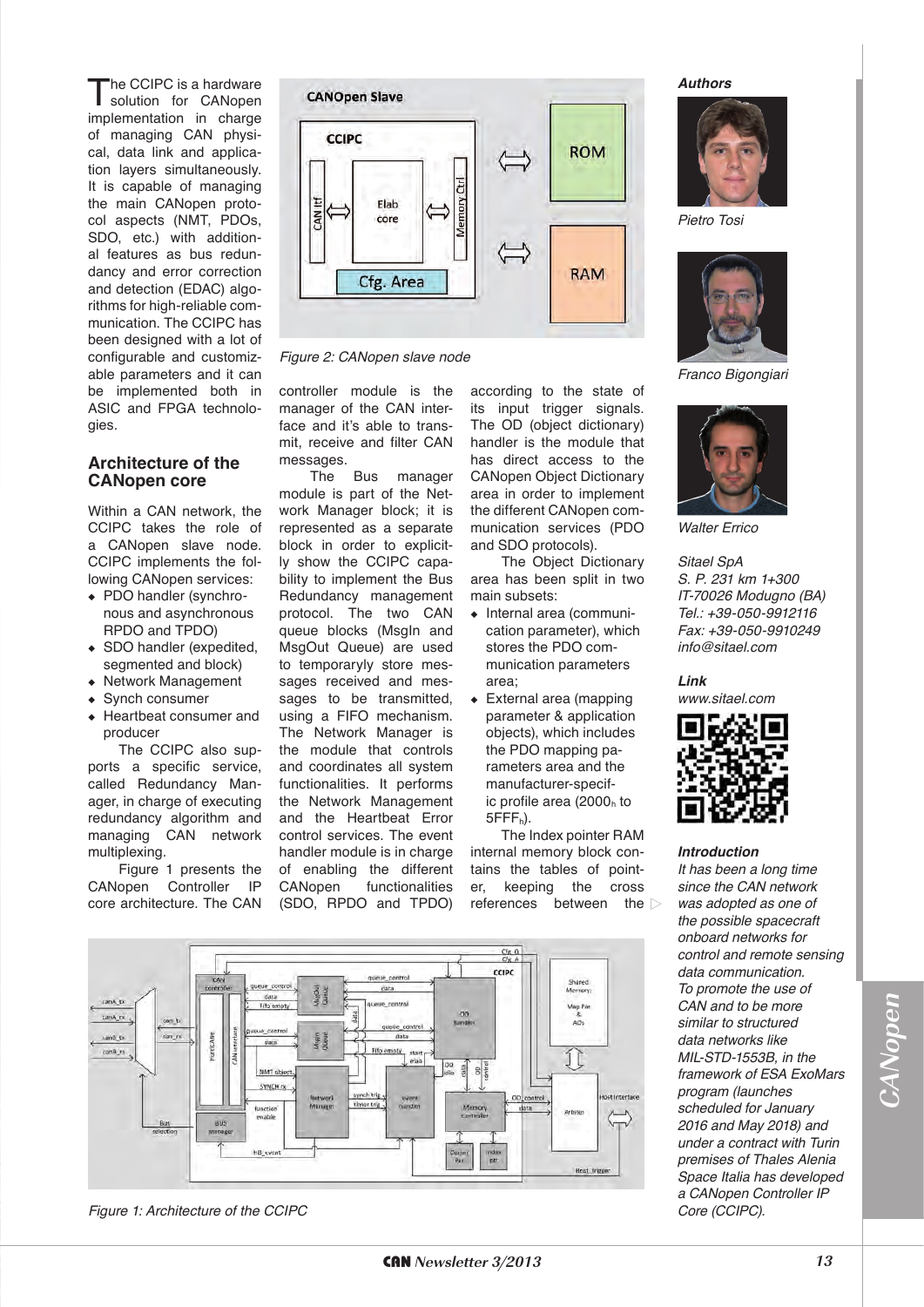

Figure 3: CCIPC host interface

| File<br><b>Others</b>                                      |                                                          | Help                                    |
|------------------------------------------------------------|----------------------------------------------------------|-----------------------------------------|
| <b>SITAEL</b>                                              | <b>CCIPC</b><br>BaseNodelD 100                           | NodeCount 1                             |
| <b>CCIPC Set Up Configuration Object</b>                   | <b>Communication Object</b><br><b>Application Object</b> |                                         |
| <b>CCIPC Host Interface GENERIC ITF</b>                    | AutoOp 0<br>週<br>E                                       |                                         |
| <b>Target Technology AXCELERATOR</b><br>SDO Type EXPEDITED | Ξ<br>$\bigstar$ System Clock (MHz)<br>16                 | $+$ RSJ<br>lo                           |
| <b>Update Comm par</b>                                     | 1M<br><b>CAN Bit Rate (bit/s)</b>                        | $\overline{2}$<br>$+$ PS2               |
| <b>BaseNodelD</b><br>100<br>NodeCount<br>圖                 |                                                          | PS <sub>1</sub><br>4<br>ŧ<br><b>BPR</b> |
|                                                            | <b>Update ROM/RAM Pointers</b>                           |                                         |
|                                                            | <b>Index Table ROM Base</b>                              | Ō                                       |
| <b>Max RPDO</b><br><b>Max TPDO</b>                         | <b>Index Table Lenght</b><br><b>Mapping ROM Base</b>     |                                         |
| Max rw AO                                                  | <b>Mapping RAM Base</b>                                  | 0                                       |
| Max ro AO                                                  | <b>Map Table Lenght</b>                                  |                                         |
|                                                            | <b>Communication ROM Base</b>                            |                                         |
|                                                            | <b>Communication Table Lenght</b>                        |                                         |
|                                                            | <b>App Objects ROM Base</b>                              |                                         |
|                                                            | <b>App Objects RAM Base</b>                              | 10                                      |
|                                                            | <b>App Objects Table Lenght</b>                          |                                         |

*Figure 4: CCIPC graphical user interface*

OD application objects and their physical addresses in the external shared-memory. The memory controller is the unit that handles the access on the core's internal and external memory areas. An auxiliary arbiter module allows sharing of the external memory between CCIPC and the host device.

#### **Host interfaces**

The CCIPC is designed to cover all aspects of the protocol, exposing the CANopen object dictionary to the user as a sharedmemory area with additional received messages notification (interrupt) signals and transmission request triggers.

In order to work as a CANopen slave node in accordance with the Network Management (NMT) "reset node" and "reset communication" services, the CCIPC needs to access two external memory areas, hereafter simply called ROM and RAM.

The ROM area is assigned to store the default values for TPDO/RPDO communication/mapping parameters and for application objects that have to be loaded after power-on or when the "reset node" or "reset communication" requests are received. Depending on the specific instance and in case of a FPGA implementation, this area can be realized with different solutions:

- ◆ Internal implementation as a LUT circuit (for example in case of 1-2 node with application objects limited to a few hundred bytes),
- ◆ Internal RAM macrocell. A dedicated internal FPGA memory has to be preloaded before releasing the CCIPC Rst\_n

signal (e.g. the case of an external microprocessor or a serial link connected to a remote server/memory devices),

**External EEPROM mem**ory. This is a simple (and costly) solution achievable with an external non-volatile memory,

The RAM area is assigned to keep TPDO and RPDO Mapping Parameters and Application object data. This area is shared between the CCIPC core and the External Device. Depending on the number of Node supported and Application Object defined, this area can be implemented exploiting the internal macro-cells (in case of implementation on FPGA) or as part of an external RAM device.

The CCIPC also includes an additional memory area, called configuration area that collects all CCIPC configuration and status registers.

Three different interfaces are available to realize the memory sharing between the CCIPC and its Host Device depending on the different CAN network user categories (CPU-less, micro-controller and CPU) and also different OD structure size:

◆ The generic I/O interface is the more general solution, where an external arbiter module is in charge of managing the sharing of the memory device between the CCIPC and host device according to request/ lock signals coming from the two interfaces;

 $EB(0) := D(0) \wedge D(1) \wedge D(2) \wedge D(4) \wedge D(5) \wedge D(7) \wedge D(10) \wedge D(11) \wedge D(13) \wedge D(16) \wedge D(20) \wedge D(21) \wedge D(23) \wedge D(26) \wedge D(30)$ ; EB (1) := D(0) ^ D(1) ^ D(3) ^ D(4) ^ D(6) ^ D(8) ^ D(10) ^ D(12) ^ D(14) ^ D(17) ^ D(20) ^ D(22) ^ D(24) ^ D(27) ^ D(31) ;  $EB (2) := D(0) ^ \wedge D(2) ^ \wedge D(3) ^ \wedge D(5) ^ \wedge D(6) ^ \wedge D(9) ^ \wedge D(11) ^ \wedge D(12) ^ \wedge D(15) ^ \wedge D(18) ^ \wedge D(21) ^ \wedge D(22) ^ \wedge D(25) ^ \wedge D(28)$ ; EB (3) := D(1) ^ D(2) ^ D(3) ^ D(7) ^ D(8) ^ D(9) ^ D(13) ^ D(14) ^ D(15) ^ D(19) ^ D(23) ^ D(24) ^ D(25) ^ D(29) ; EB (4) := D(4) ^ D(5) ^ D(6) ^ D(7) ^ D(8) ^ D(9) ^ D(16) ^ D(17) ^ D(18) ^ D(19) ^ D(26) ^ D(27) ^ D(28) ^ D(29) ; EB (5) := D(10) ^ D(11) ^ D(12) ^ D(13) ^ D(14) ^ D(15) ^ D(16) ^ D(17) ^ D(18) ^ D(19) ^ D(30) ^ D(31) ; EB (6) := D(20) ^ D(21) ^ D(22) ^ D(23) ^ D(24) ^ D(25) ^ D(26) ^ D(27) ^ D(28) ^ D(29) ^ D(30) ^ D(31) ;

*Figure 5: Error detection and correction algorithm*